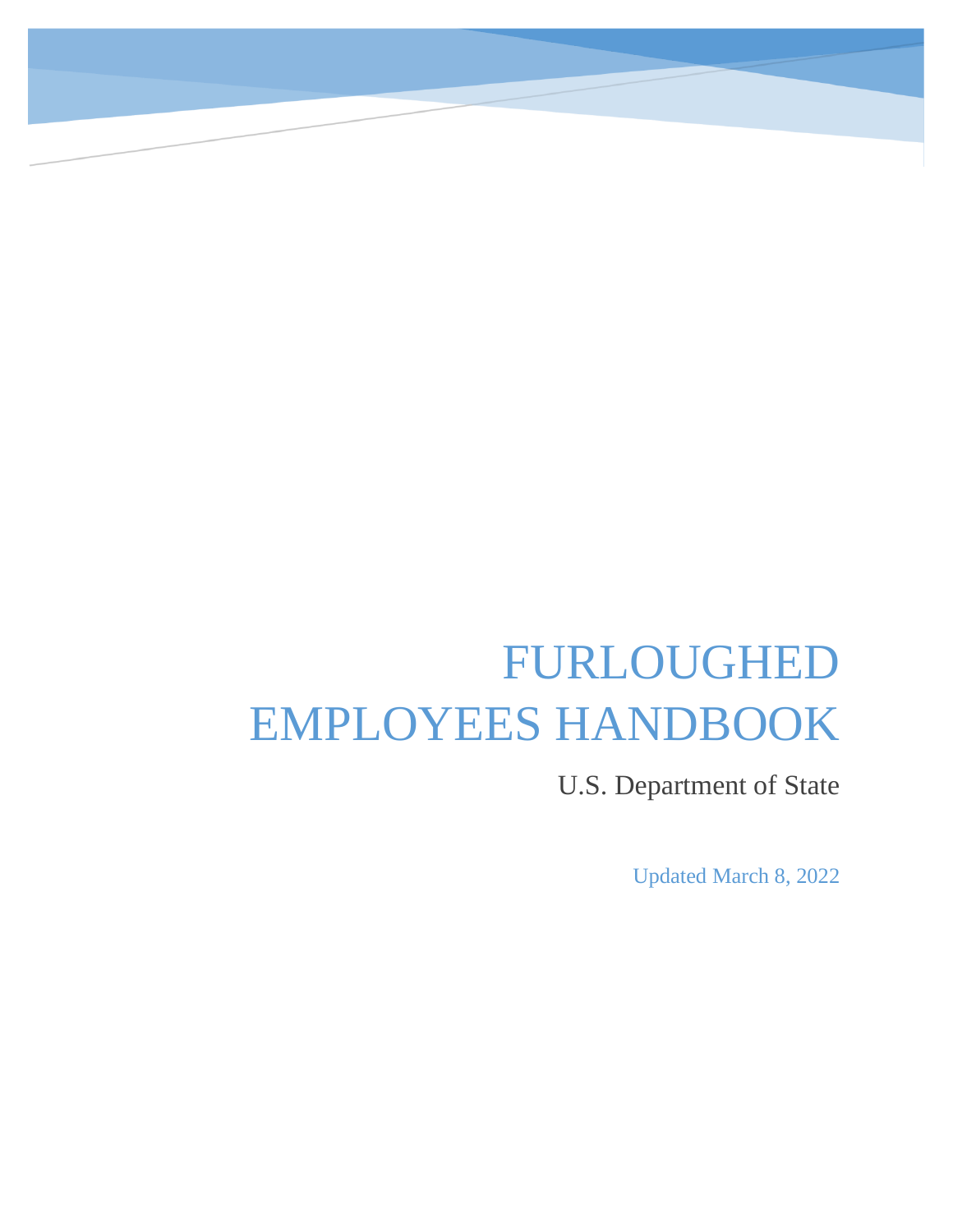# **Contents**

| Q. What if I have further questions on specific benefits (FLTCIP, FSAFEDS, FEDVIP, etc.)? 5          |  |
|------------------------------------------------------------------------------------------------------|--|
| Q. Will the Transit Subsidy Program (TRANServe/Metrocheck) continue during the shutdown? 5           |  |
|                                                                                                      |  |
|                                                                                                      |  |
|                                                                                                      |  |
| Q. Will I still have coverage under the Federal Employee Health Benefits (FEHB) program during the   |  |
|                                                                                                      |  |
|                                                                                                      |  |
| Q. If employees are injured while on furlough or LWOP, are they eligible for workers'                |  |
| Q. If the shutdown furlough lasts more than 30 days, will that cause a Reduction in Force (RIF)? 6   |  |
|                                                                                                      |  |
|                                                                                                      |  |
|                                                                                                      |  |
| Q. I have no access to my state.gov email account. Can I receive a copy of the furlough notification |  |
|                                                                                                      |  |
| Q. I'm a telework-eligible direct hire "excepted" employee with a current and approved telework      |  |
|                                                                                                      |  |
|                                                                                                      |  |
| Q. Are employees entitled to unemployment compensation during the furlough?7                         |  |
| Q. May I look for a job during the furlough if that is required to apply for unemployment            |  |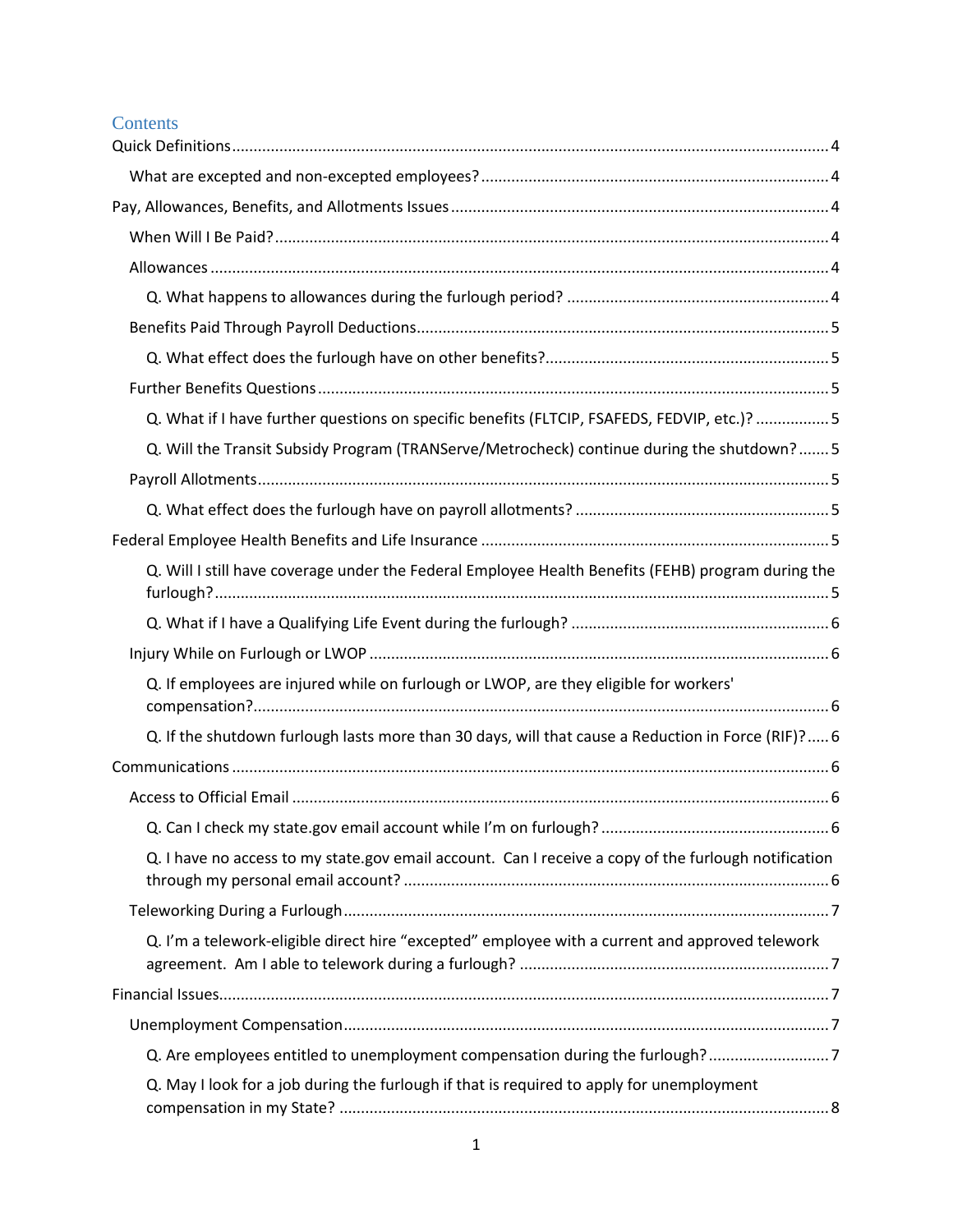| Q. Am I still subject to all of the ethics rules while I am furloughed, and if so, how does that affect                                                                                                                                                                                           |  |
|---------------------------------------------------------------------------------------------------------------------------------------------------------------------------------------------------------------------------------------------------------------------------------------------------|--|
|                                                                                                                                                                                                                                                                                                   |  |
|                                                                                                                                                                                                                                                                                                   |  |
| Q. Are there special rules for work that involves receiving compensation for teaching, speaking, or                                                                                                                                                                                               |  |
| Q. Are there any special rules for presidential appointees to full-time, noncareer positions or other                                                                                                                                                                                             |  |
| Q. If I file a Public Financial Disclosure Report, do I need to report new employment anywhere?11                                                                                                                                                                                                 |  |
| Q. May I accept or solicit donations from outside sources in order to support myself?  11                                                                                                                                                                                                         |  |
| Q. May I, or someone on my behalf, start a crowdsourcing campaign to raise funds because I am in                                                                                                                                                                                                  |  |
| Q. May I accept free meals or discounts offered to all federal workers or the general public?  12                                                                                                                                                                                                 |  |
|                                                                                                                                                                                                                                                                                                   |  |
|                                                                                                                                                                                                                                                                                                   |  |
|                                                                                                                                                                                                                                                                                                   |  |
| Q. I'm an SLRP recipient. I will contact my loan servicer during the furlough to have my loans put<br>into forbearance status, because I can't afford to make payments toward my student loan debt<br>without receiving my salary. Will this action disqualify me for future SLRP incentives?  12 |  |
|                                                                                                                                                                                                                                                                                                   |  |
| Q. What is the effect of a shutdown furlough on Thrift Savings Plan (TSP) contributions,                                                                                                                                                                                                          |  |
|                                                                                                                                                                                                                                                                                                   |  |
| Q. Can an employee obtain a loan from his/her TSP account based on anticipated financial hardship                                                                                                                                                                                                 |  |
|                                                                                                                                                                                                                                                                                                   |  |
| Q. Can I make contributions to my TSP account while I am in non-pay status (i.e., furlough)? 13                                                                                                                                                                                                   |  |
|                                                                                                                                                                                                                                                                                                   |  |
| Q. If I am a FERS participant, will I receive Department of State's automatic (1%) and matching                                                                                                                                                                                                   |  |
|                                                                                                                                                                                                                                                                                                   |  |
|                                                                                                                                                                                                                                                                                                   |  |
|                                                                                                                                                                                                                                                                                                   |  |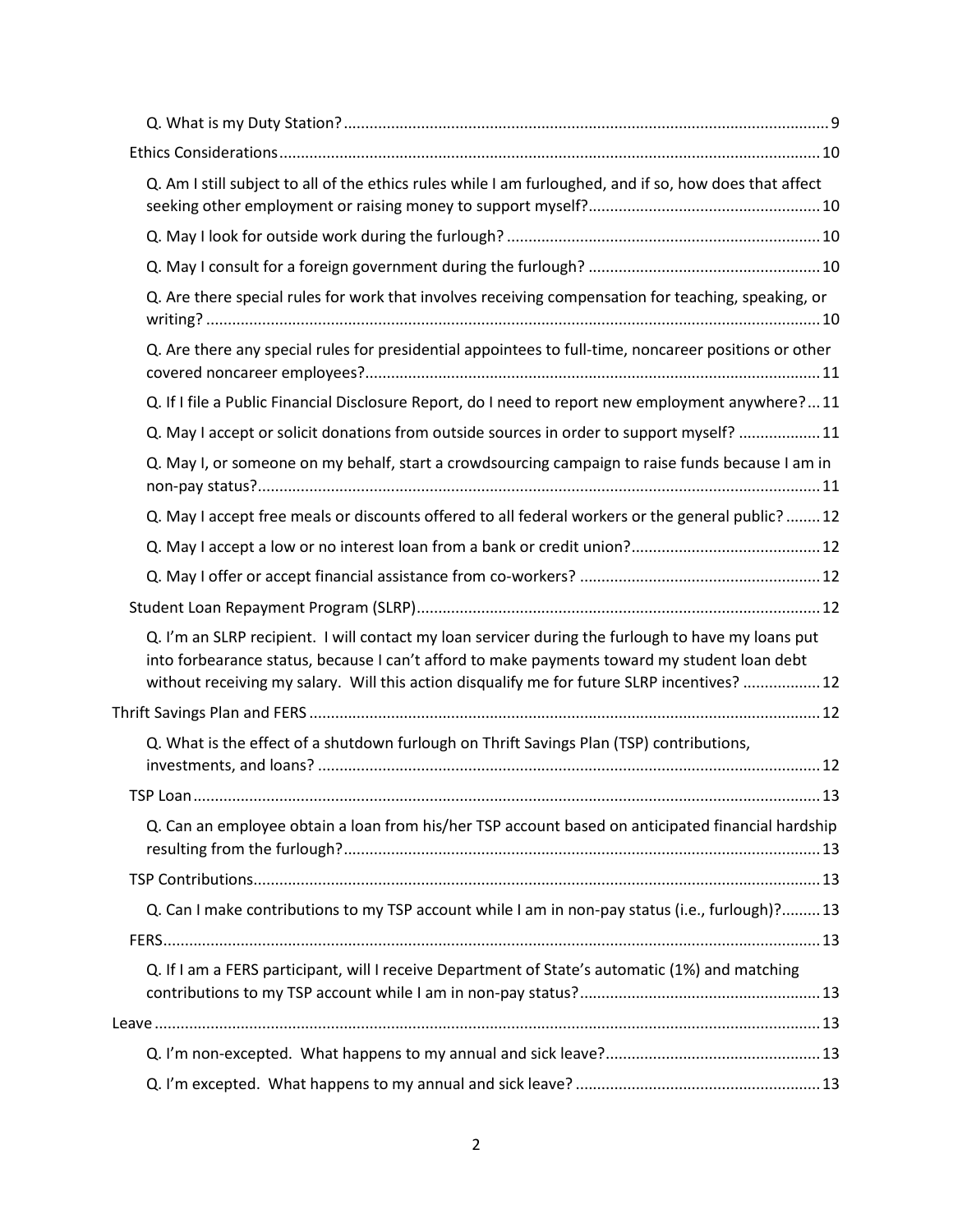| Q. I applied to retire in February/March. Will my retirement still be processed?  14                                                                                                                      |  |  |
|-----------------------------------------------------------------------------------------------------------------------------------------------------------------------------------------------------------|--|--|
| Q. Will I receive my February FS annuity payment in early April 2022, as expected?  14                                                                                                                    |  |  |
|                                                                                                                                                                                                           |  |  |
|                                                                                                                                                                                                           |  |  |
|                                                                                                                                                                                                           |  |  |
|                                                                                                                                                                                                           |  |  |
|                                                                                                                                                                                                           |  |  |
| Q. I have to take mandatory Distance Learning Training before a certain deadline. Will there be an                                                                                                        |  |  |
| Q. I'm assigned to long-term training (NDU, War Colleges). Am I excepted?  15                                                                                                                             |  |  |
|                                                                                                                                                                                                           |  |  |
| Q. Will my security clearance or security certification be negatively affected if any late payments or<br>financial instability attributed to the lapse in funding results in negative credit reports? 15 |  |  |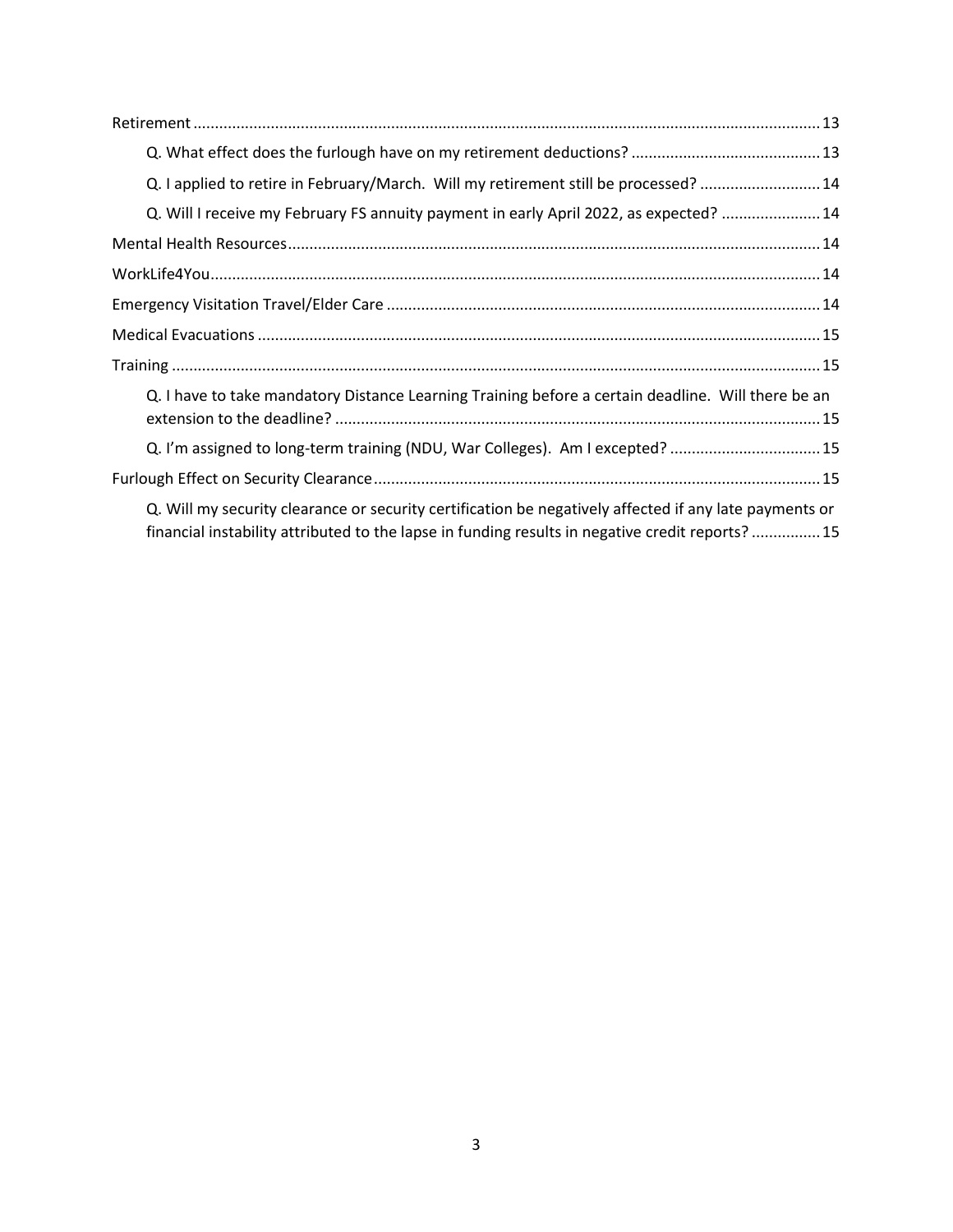*Note: GTM/ER staff compiled this document to provide furloughed State Department employees with links to useful resources. It is not legal advice. We hope that you will find it helpful.*

# <span id="page-4-0"></span>Quick Definitions

# <span id="page-4-1"></span>What are excepted and non-excepted employees?

"Excepted" or "non-excepted" status depends exclusively on the duties of the position. In Department entities that have funds (Chapter 1), both excepted and non-excepted employees will continue working. In entities that do not have available balances (Chapter 2), only excepted employees will continue working.

# <span id="page-4-2"></span>Pay, Allowances, Benefits, and Allotments Issues

## <span id="page-4-3"></span>When Will I Be Paid?

The Bureau of the Comptroller and Global Financial Services (CGFS) will process payroll for pay period 04, to be paid on March 10, 2022. CGFS will issue T&A guidance for bureaus and posts for reporting time during any periods of lapse for pay period 05 and any later pay periods.

Employees who are "exempt" from the lapse in appropriations (e.g., because they are not paid from annually appropriated funds) are not impacted, and will receive their pay for pay period 05 on March 24, 2022.

Foreign Service annuitants should receive their March 2022 annuity payments on time, April 1, 2022.

#### <span id="page-4-4"></span>Allowances

#### <span id="page-4-5"></span>Q. What happens to allowances during the furlough period?

The following allowances will continue for all employees ordinarily eligible to receive such allowances, but depending on the availability of a bureau's residual funding (based on the overall funding account), allowances may not be paid until after the lapse is over:

- Housing and utilities abroad
- Living Quarters Allowance
- Post Allowance (COLA)
- Home Service Transfer Allowance
- Foreign Transfer Allowance
- Temporary Quarters Subsistence Allowance (TQSA)
- Separate Maintenance Allowance
- Subsistence Expense Allowance (paid in the event of an evacuation)
- Extraordinary Quarters Allowance
- Education Allowance
- Educational Travel
- Travel for children of separated families.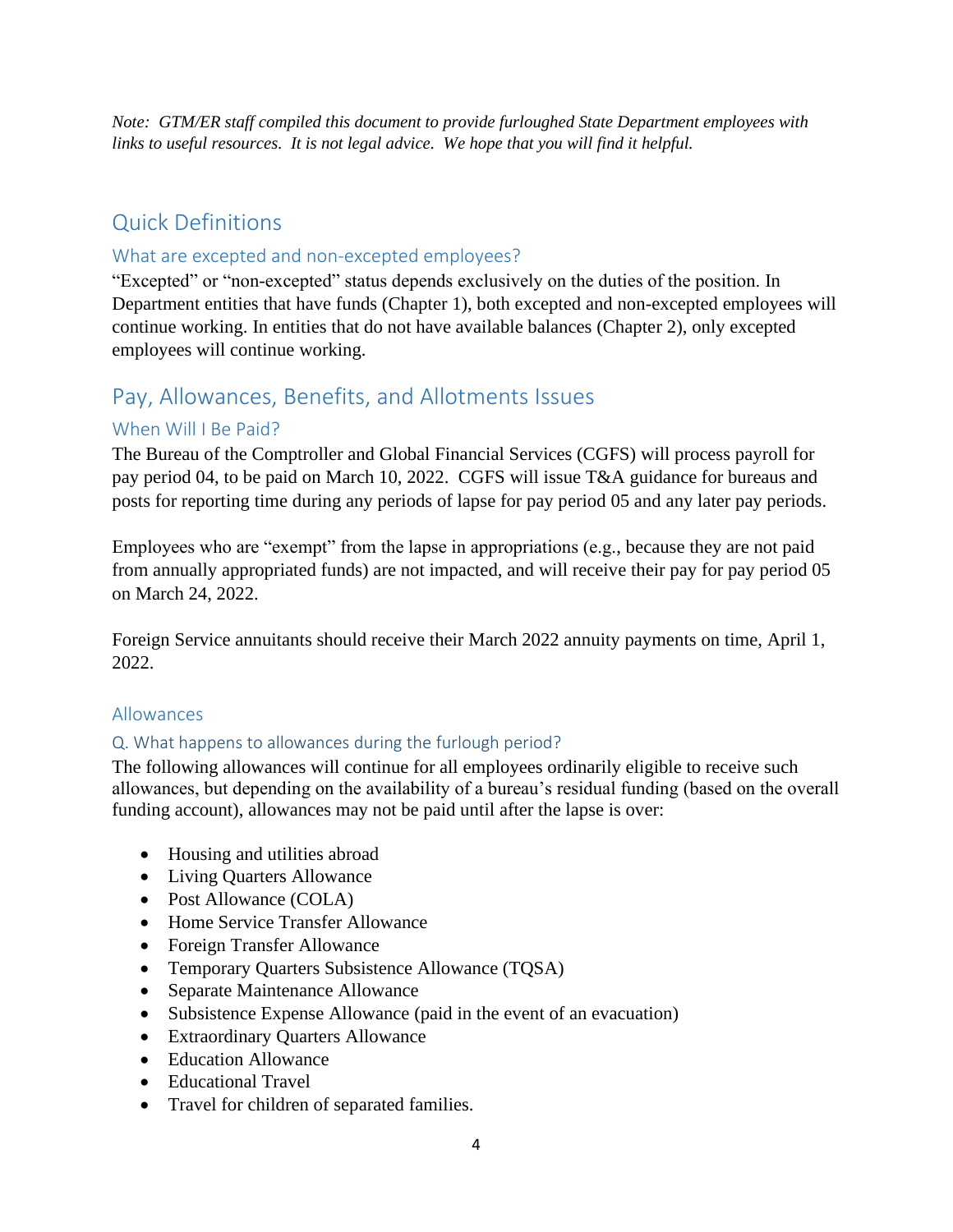## <span id="page-5-0"></span>Benefits Paid Through Payroll Deductions

#### <span id="page-5-1"></span>Q. What effect does the furlough have on other benefits?

A. The effect of a furlough on benefits that are paid for through payroll deductions varies. For additional information, see OPM's fact sheet on the "Effect of Extended Leave Without Pay (or Other Nonpay Status) on Federal Benefits and Programs" at

[http://www.opm.gov/oca/leave/HTML/LWOP\\_eff.asp](http://www.opm.gov/oca/leave/HTML/LWOP_eff.asp) and [https://www.chcoc.gov/content/pay](https://www.chcoc.gov/content/pay-and-benefits-employees-affected-lapse-appropriations-1)[and-benefits-employees-affected-lapse-appropriations-1](https://www.chcoc.gov/content/pay-and-benefits-employees-affected-lapse-appropriations-1) (note that the second link should update soon)

#### <span id="page-5-2"></span>Further Benefits Questions

<span id="page-5-3"></span>Q. What if I have further questions on specific benefits (FLTCIP, FSAFEDS, FEDVIP, etc.)?

A. Please click [here](https://www.opm.gov/policy-data-oversight/pay-leave/furlough-guidance/#url=Shutdown-Furlough) for OPM's information on shutdown furloughs.

#### <span id="page-5-4"></span>Q. Will the Transit Subsidy Program (TRANServe/Metrocheck) continue during the shutdown?

A. Yes, for Department of State employees, the TRANServe program will continue to support those personnel required to work during the shutdown.

Non-excepted employees should not use Transit cards.

# <span id="page-5-5"></span>Payroll Allotments

#### <span id="page-5-6"></span>Q. What effect does the furlough have on payroll allotments?

A. Any required withholdings (i.e., Federal and State taxes and Social Security) are based upon a percentage of actual earnings. Therefore, if an employee is furloughed, his or her withholdings would be reduced in turn. The employee's specific allotments would not change (e.g., credit union loans and others), unless the employee completes a new allotment request increasing or decreasing the amount withheld. Allotments can't be made if you're not receiving pay, so you may want to review your allotments to determine whether you'll need to make alternative arrangements (e.g., if you're using allotments to pay loans, alimony, etc.).

# <span id="page-5-7"></span>Federal Employee Health Benefits and Life Insurance

#### <span id="page-5-8"></span>Q. Will I still have coverage under the Federal Employee Health Benefits (FEHB) program during the furlough?

A. Yes, an employee's FEHB coverage will continue even if an agency does not make the premium payments on time. Since the employee will be in a non-pay status, the enrollee share of the FEHB premium will accumulate and be withheld from pay upon return to pay status.

For Federal Employee Group Life Insurance (FEGLI), coverage continues for 12 consecutive months in a non-pay status without cost to the employee (5 CFR 870.508(a)) or to the agency (5 CFR 870.404(c)). Please note that premium payments are required if an enrolled employee in non-pay status is receiving workers' compensation (5 CRF 870.508(a)).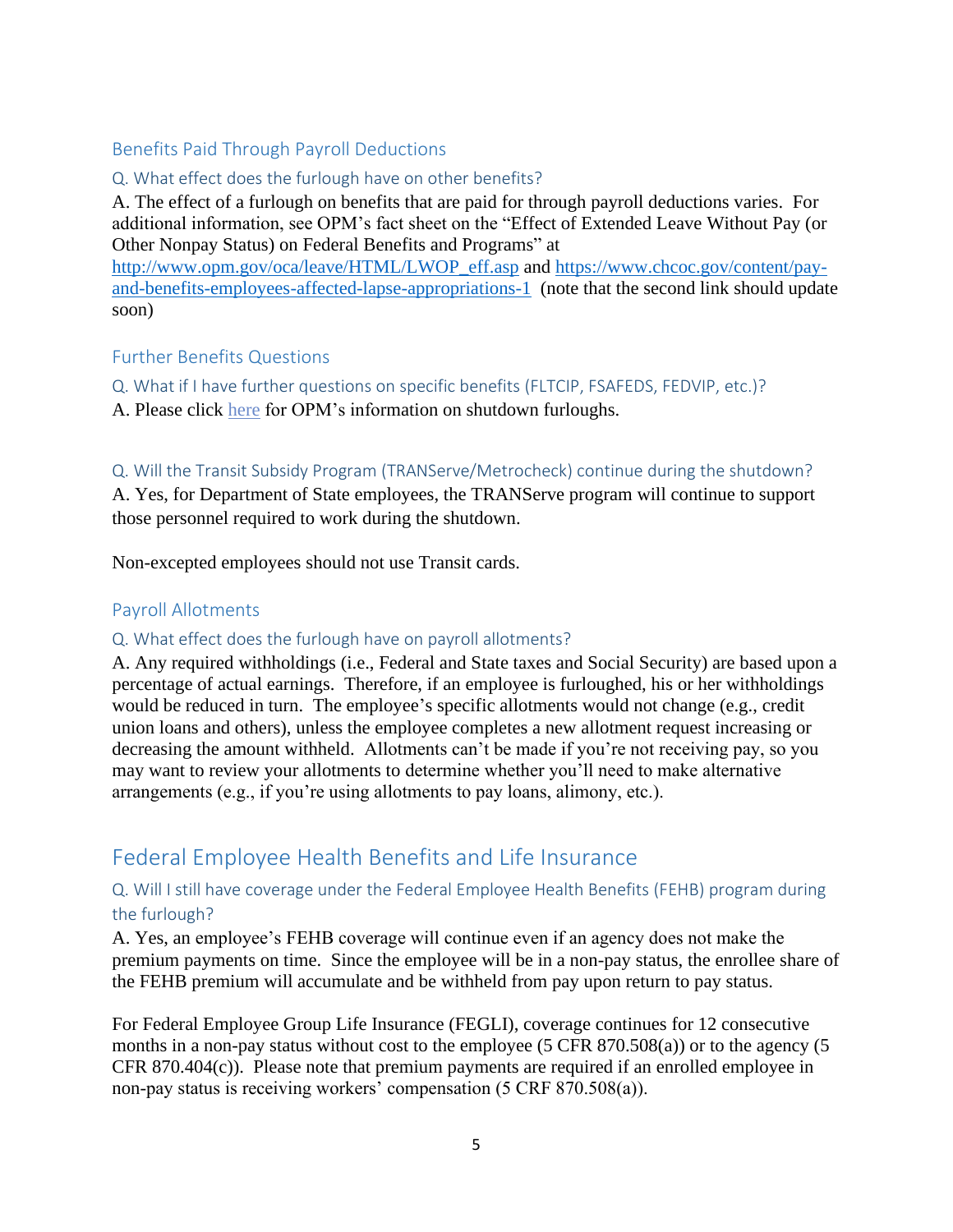#### <span id="page-6-0"></span>Q. What if I have a Qualifying Life Event during the furlough?

A. Generally, new enrollments or changes in enrollment due to a Qualifying Life Event do not take effect until the employee has been back in pay status for any part of the prior pay period. The exception is for a new enrollment or change in enrollment due to the birth or addition of a child, which is effective on the first day of the pay period in which the child is born or becomes an eligible family member. There is no requirement to be in pay status in order for an enrollment or change in enrollment due to birth or addition of a child to become effective.

#### <span id="page-6-1"></span>Injury While on Furlough or LWOP

# <span id="page-6-2"></span>Q. If employees are injured while on furlough or LWOP, are they eligible for workers' compensation?

A. Generally, no, workers' compensation is paid to employees only if they are injured while performing their duties. Employees on furlough or LWOP are not in a duty status.

#### <span id="page-6-3"></span>Q. If the shutdown furlough lasts more than 30 days, will that cause a Reduction in Force (RIF)?

A. No. OPM guidance specifically states that reductions in force (RIF) furlough regulations and SES competitive furlough requirements are not applicable to emergency shutdown furloughs because the ultimate duration of an emergency shutdown furlough is unknown at the outset and is dependent entirely on Congressional action, rather than agency action. See section P, 5A of the [OPM Guidance for Shutdown Furloughs](https://www.opm.gov/policy-data-oversight/pay-leave/furlough-guidance/guidance-for-shutdown-furloughs.pdf) for more information.

# <span id="page-6-4"></span>Communications

#### <span id="page-6-5"></span>Access to Official Email

#### <span id="page-6-6"></span>Q. Can I check my state.gov email account while I'm on furlough?

A. Non-excepted employees should only use Department-provided mobile devices to check for new information about the furlough, and excepted personnel should not communicate with nonexcepted employees except to convey new information about the furlough.

## <span id="page-6-7"></span>Q. I have no access to my state.gov email account. Can I receive a copy of the furlough notification through my personal email account?

A. Yes. If you ensure that your personal email address is updated in GEMS through the GEMS Self-Service screen you will receive your furlough notification in your personal email account.

If you did not update your personal email address in GEMS before the furlough, you may contact your bureau's EX office.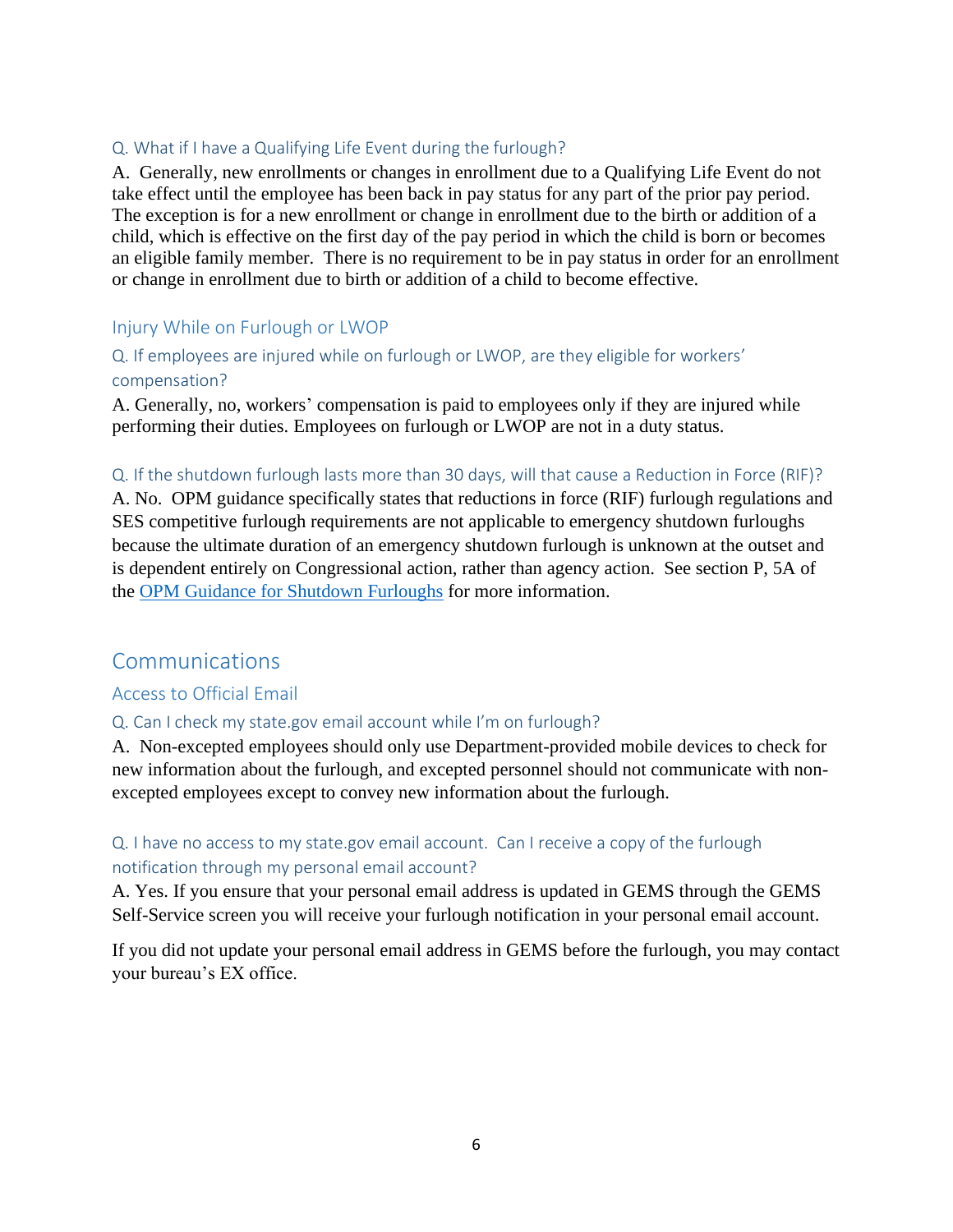# <span id="page-7-0"></span>Teleworking During a Furlough

<span id="page-7-1"></span>Q. I'm a telework-eligible direct hire "excepted" employee with a current and approved telework agreement. Am I able to telework during a furlough?

A. Check with your supervisor. Telework is a decentralized program at the Department of State. Bureau supervisors and managers have discretionary management authority to approve telework applications and requests from their employees who are telework eligible in compliance with 3 FAM 2362.2 (Eligibility). To the extent practicable, bureau supervisors may allow employees who are excepted from furloughs to telework on a core or situational basis, if they are teleworkready (possess a current and approved telework agreement) and this telework arrangement will meet mission and office staffing needs. Telework is not an entitlement. To learn more about Department Telework policy, please refer to 3 FAM 2360 (Telework).

# <span id="page-7-2"></span>Financial Issues

You may want to contact your financial institution to determine whether it is one of the many offering assistance to federal employees during the shutdown. If it is not, you may also conduct an internet search to identify financial institutions providing assistance to federal employees.

## <span id="page-7-3"></span>Unemployment Compensation

- <span id="page-7-4"></span>Q. Are employees entitled to unemployment compensation during the furlough?
- A. See the Department of Labor website "Unemployment Benefits" at

[https://www.careeronestop.org/LocalHelp/UnemploymentBenefits/unemployment-benefits.aspx.](https://www.careeronestop.org/LocalHelp/UnemploymentBenefits/unemployment-benefits.aspx) Furloughed employees (non-excepted) are generally eligible for unemployment compensation. Excepted employees working on a full-time basis are generally not eligible. State unemployment compensation requirements differ. Some states require a one-week waiting period before an individual qualifies for payments. Agencies or employees should submit questions to the appropriate state or District of Columbia office.

In general, the law of the state in which an employee's last official duty station in Federal civilian service was located will be the law that determines eligibility for unemployment insurance (UI) benefits. The states and the District of Columbia determine the eligibility for benefits and the amounts to be paid to unemployed individuals.

Generally, a furloughed employee may file a claim with the state of their duty station or Washington, D.C., if their duty station is Washington, D.C. Employees with an overseas duty station should file in their state of residency or Washington, D.C., if their residence is Washington, D.C.

All U.S. states accept applications for unemployment insurance via phone or website. No state requires in-person application. During the 2018-2019 furlough, OPM informed the Department that Virginia, Maryland and the District of Columbia agreed that non-excepted employees who filed for unemployment were **not** subject to the requirement to look for work in order to qualify for unemployment insurance benefits. Contact your local unemployment office for further guidance.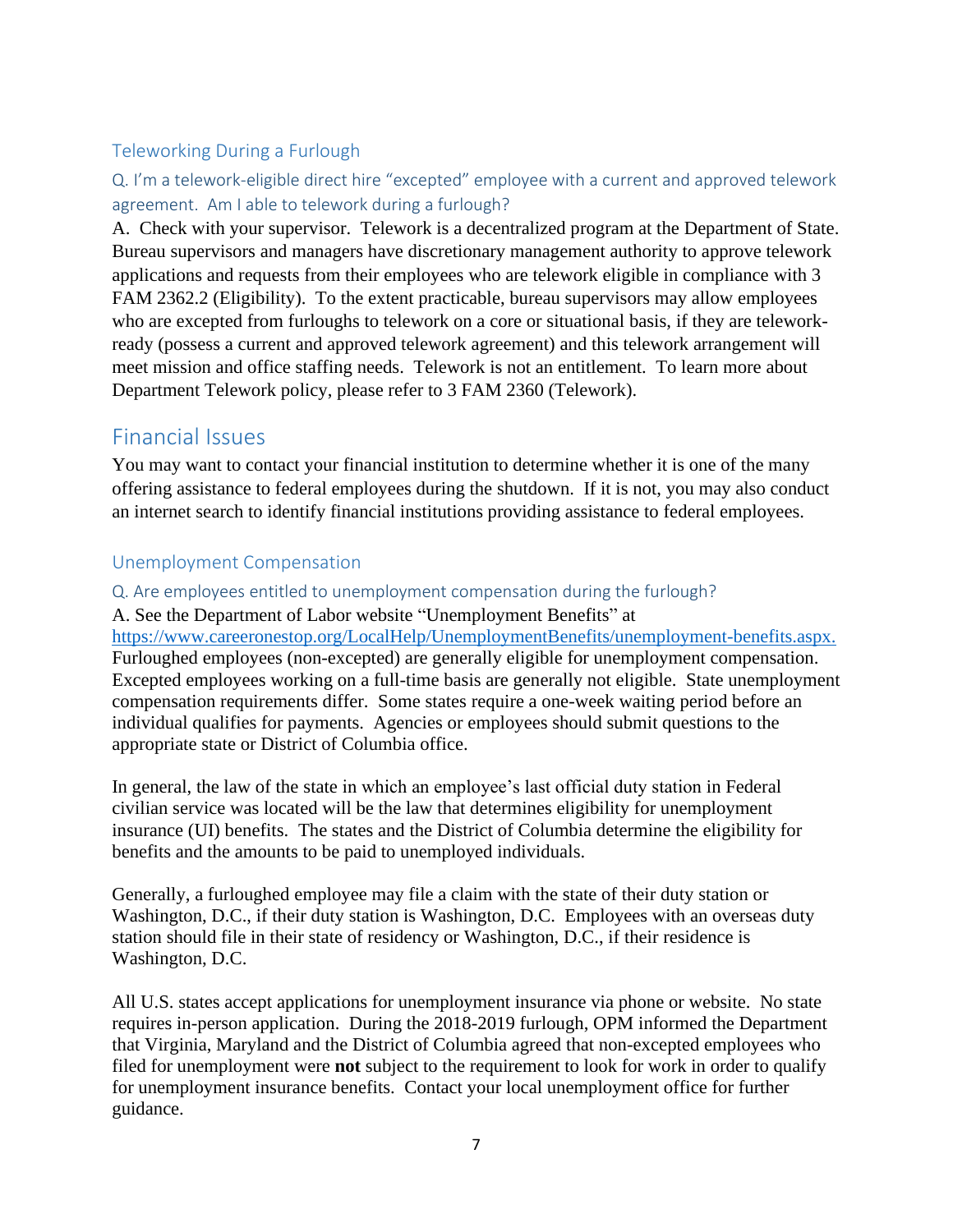If you are filing for DC unemployment benefits, you may file over the phone by calling the Customer Navigation Center at 1-877-319-7346 or 202-478-5937, or online at [https://www.dcnetworks.org.](https://www.dcnetworks.org/vosnet/Default.aspx) Location and contact information for the American Job Centers in Washington, D.C. can be found at https://www.dcnetworks.org/vosnet/ContactUs.aspx?enc=dJB1ngMAiDnq5rzK2EDKqO==.

Under the Government Employee Fair Treatment Act of 2019, employees will be compensated for the period of the lapse. Employees will be required to pay back unemployment compensation to the State from which they received unemployment benefits or to Washington, D.C.

# <span id="page-8-0"></span>Q. May I look for a job during the furlough if that is required to apply for unemployment compensation in my State?

A. A career furloughed employee may seek employment without advanced authorization and can provide to the unemployment office any evidence that he or she is in fact seeking employment. Some States require claimants be engaged in an active search for work to be eligible for unemployment compensation. However, employees are reminded that even though furloughed, they are still subject to all ethics rules and regulations, including those that address conflicts of interest, salary supplementation, gifts and the rules prohibiting an employee from representing an individual or organization before other back to a U.S. Court or agency. More specific information on these rules is provided in the Ethics Considerations section below. Employees are encouraged to review [11 FAM 600](https://fam.state.gov/Fam/FAM.aspx?ID=11FAM) as well. Even during the furlough, particular ethics questions related to issues that are triggered by the furlough may be directed to the [EthicsAttorneyMailbox@state.gov.](mailto:EthicsAttorneyMailbox@state.gov)

#### **To assist your State with processing your claim, you may need to provide one or more of the following. Check the specific State requirements to gather the documentation you need.**

- Earnings & Leave Statements (ELS) for the past 12 months (available on Employee [Express\)](https://www.employeeexpress.gov/) (Please access pre-shutdown to avoid issues or resolve issues with PIV card access.)
	- If you cannot log into Employee Express, review available help at [Login.gov.](https://login.gov/) If necessary, submit a request to the [Payroll Customer Support portal](https://seirmprod3.servicenowservices.com/cgfs) or if you cannot access the portal, call 1-877-865-0760 for assistance.
- Official Name and Address of Employing Federal Agency (U.S. Department of State, 2201 C St., NW, Washington, DC 20520)
- Official Name and Address of Component or Employing Department, if different
- A copy of your most recent SF-50 or equivalent form
	- A copy of your most recent W2.
	- If you don't have a copy of your most recent SF-50, submit your unemployment application to the State or D.C. unemployment office with a completed copy of the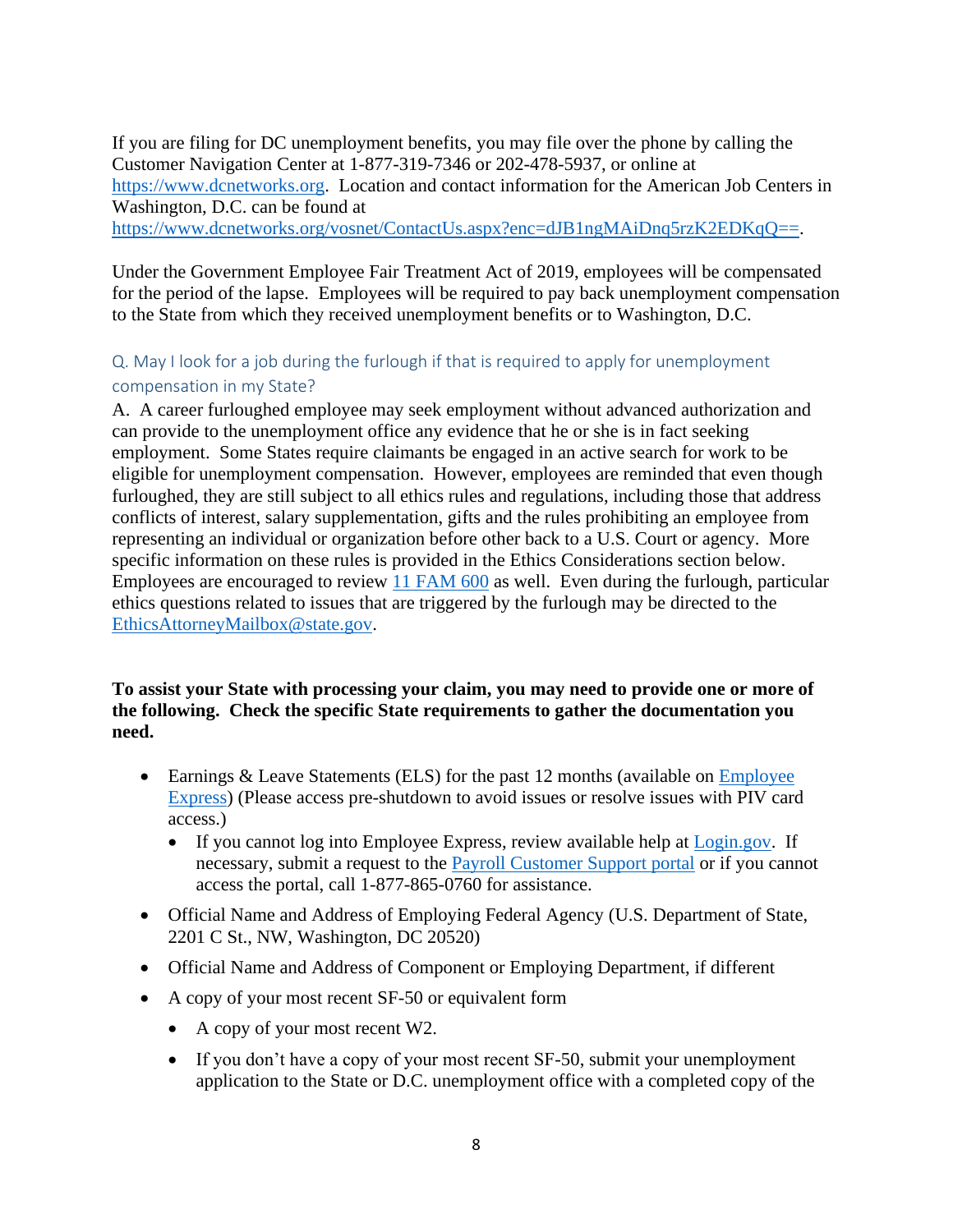SF-5113 you received with your furlough notice; the unemployment office will review and send a request for the SF-50 and payroll information to the Department.

- Federal Agency's Identification Code (FIC) ( $DOS = 405$ )
- Your Last Official Duty Station

### <span id="page-9-0"></span>Q. What is my Duty Station?

A. OPM has provided the following guidance on determining your duty station:

- Duty station is the city/town, county, and State in which the employee works. For most employees, this will be the location of the employee's work site.
- Work site of the employee is the place where he or she works, or at which the employee's activities are based, as determined by the employing agency.

Determining Location of Work Site:

- The location of an employee's work site is the location of the employee's desk or the place where the employee normally performs his or her duties.
- For those employees with no fixed work site, the duty station will be determined by the employing agency. For example, the duty station of an investigator who works in the field may be the location of the office from which assignments are normally made. For an inspector, whose agency may require him or her to be on-site at many places, it may be his or her home.
- Agencies will also designate the duty stations of employees who work at installations, such as military bases, whose boundaries cross county or state lines.

Please keep in mind that the process to apply for unemployment insurance varies from state to state. The intent of this checklist is to provide a baseline of documentation that might assist you in completing an application.

The U.S. Department of Labor (DOL) has provided the additional UI guidance below for employees and agencies.

#### **Unemployment Insurance Information for Federal Workers**

- [Unemployment Insurance Questions and Answers for Federal Workers \(December 2018\)](https://www.opm.gov/policy-data-oversight/pay-leave/furlough-guidance/ucfe-claims-q-and-a-for-opms-website.pdf)
- [Unemployment Compensation for Federal Employees Fact Sheet \(December 2018\)](https://www.opm.gov/policy-data-oversight/pay-leave/furlough-guidance/unemployment-compensation-for-federal-employees-fact-sheet-december-2018.pdf)
- [Map of State Unemployment Insurance Websites](https://www.careeronestop.org/localhelp/unemploymentbenefits/unemployment-benefits.aspx)
- [Federal Identification Code \(FIC\) Chart \(December 2018\)](https://www.opm.gov/policy-data-oversight/pay-leave/furlough-guidance/directory-of-fics-12-6-18.pdf)
- [Unemployment Compensation for Federal Employees Webpage](https://oui.doleta.gov/unemploy/unemcomp.asp)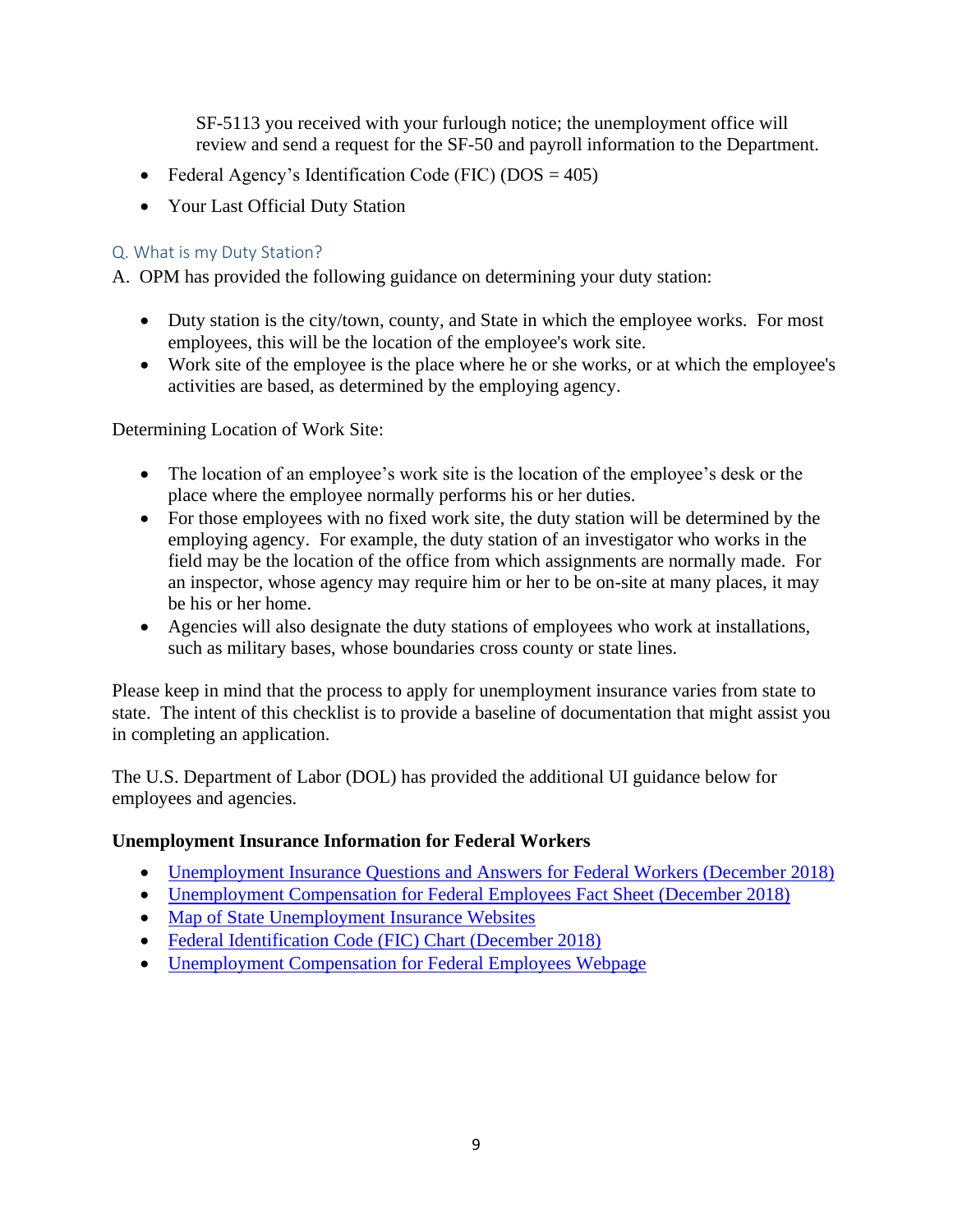# <span id="page-10-0"></span>Ethics Considerations

# <span id="page-10-1"></span>Q. Am I still subject to all of the ethics rules while I am furloughed, and if so, how does that affect seeking other employment or raising money to support myself?

A. The federal ethics rules continue to apply to employees while in furlough status, including restrictions on outside employment with non-federal entities. Also, ethics regulations concerning the acceptance of gifts may affect how you may raise money in a personal capacity. Employees are encouraged to review [11 FAM 600](https://fam.state.gov/Fam/FAM.aspx?ID=11FAM) in addition to this guidance, and ethics questions related to the furlough may be directed to the [EthicsAttorneyMailbox@state.gov.](mailto:EthicsAttorneyMailbox@state.gov)

#### <span id="page-10-2"></span>Q. May I look for outside work during the furlough?

A. Yes, but please keep the following considerations in mind. Outside work that is related to your Department position can pose a challenge once the furlough is over. A Department employee cannot maintain an outside position that poses a conflict of interest for his or her State Department duties. In addition, an employee would need to recuse from any matter involving an individual or organization for which the employee has performed services within the previous year. Accordingly, even short-term work during the furlough gives rise to continuing recusal obligations once the furlough is over. That recusal obligation could be a problem if the shortterm work was with an entity that has business before the employee's office at the Department.

In addition, under Title 18 of the United States Code, sections [203](https://www2.oge.gov/Web/oge.nsf/Resources/18+U.S.C.+%C2%A7+203:+Compensation+to+Members+of+Congress,+officers,+others+in+matters+affecting+the+Government) and [205,](https://www.oge.gov/Web/oge.nsf/Resources/18+U.S.C.+%C2%A7+205:+Activities+of+officers+and+employees+in+claims+against+and+other+matters+affecting+the+Government) a Department employee may not represent an individual or organization before any federal agency or department, and in many cases may not represent someone before a federal court. This prohibition applies even to representing parties before agencies other than the Department of State and with regard to matters that are totally unrelated to the employee's duties with the Department. For example, a furloughed employee may not contact a federal government agency or court that is open during a lapse in appropriations in order to sell a company's products or services. The prohibition covers any contacts with executive branch officials, and contact with or representations before a court in a case which the USG is a party or has a direct and substantial interest. These provisions additionally prohibit an employee from sharing in the proceeds of income derived from these sorts of representational activities regardless of whether the employee was personally involved in the representation.

#### <span id="page-10-3"></span>Q. May I consult for a foreign government during the furlough?

A. No. The Emoluments Clause of the U.S. Constitution prohibits any employee who holds an office of profit or trust from accepting an emolument from a foreign government.

## <span id="page-10-4"></span>Q. Are there special rules for work that involves receiving compensation for teaching, speaking, or writing?

A. Yes. If an outside activity will involve teaching, speaking, or writing, there may be limitations on the ability to receive compensation for that activity. For instance, an employee interested in speaking, writing, or teaching on a subject matter related to the employee's official duties or that relies in substantial part on an ongoing or announced program or policy of the Department, generally will not be permitted to receive compensation. An employee interested in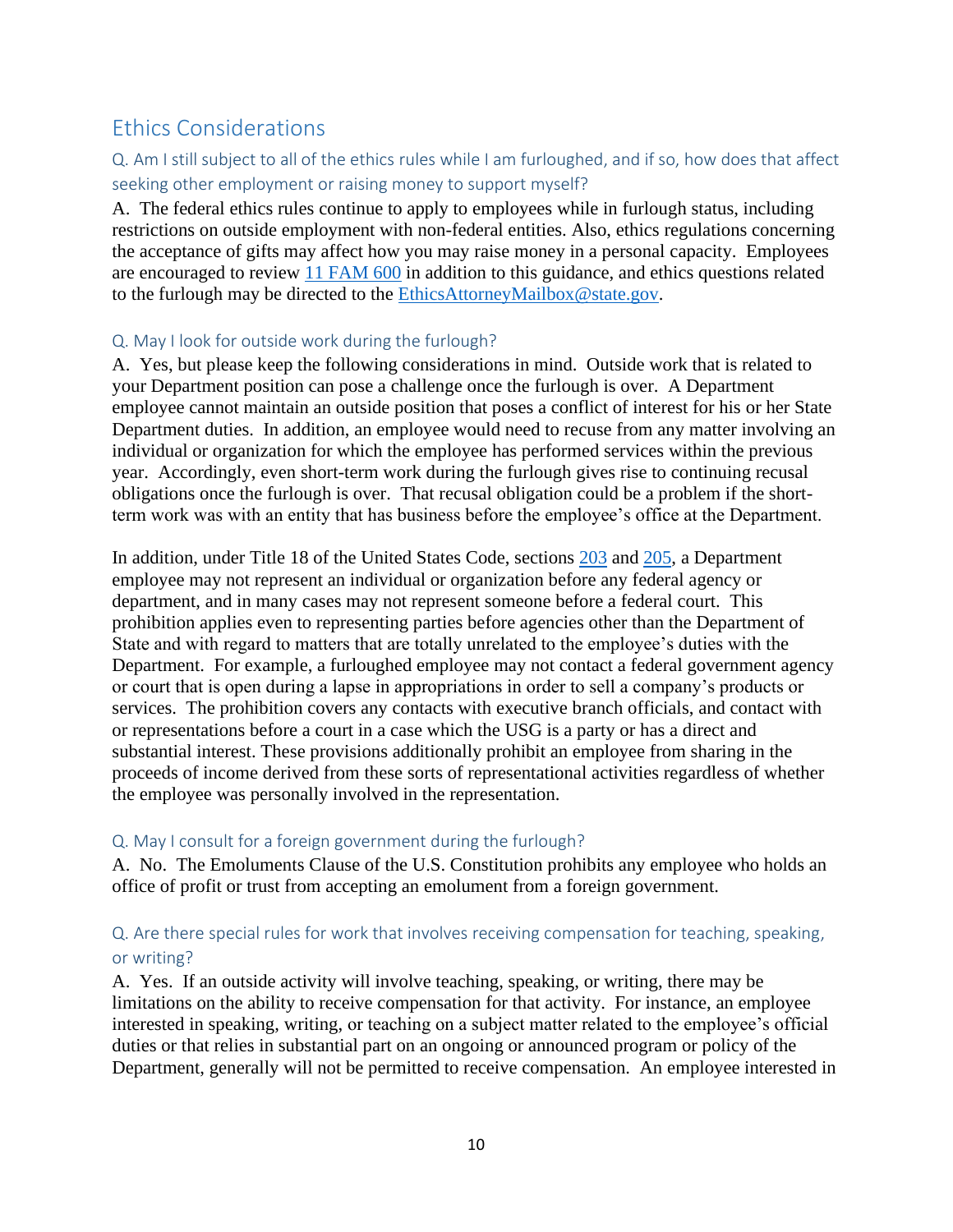receiving compensation for teaching, writing or speaking should refer to [11 FAM 614.5](https://fam.state.gov/Fam/FAM.aspx?ID=11FAM) and contact the [EthicsAttorneyMailbox@state.gov](mailto:EthicsAttorneyMailbox@state.gov) for guidance.

#### <span id="page-11-0"></span>Q. Are there any special rules for presidential appointees to full-time, noncareer positions or other covered noncareer employees?

A. Yes. Presidential appointees and "covered noncareer employees" (e.g., appointed noncareer SES, noncareer SFS and certain Schedule C employees) have outside earned income limitations, and these limitations remain in force even during a furlough. Presidential appointees to Senateconfirmed positions are prohibited from receiving any outside earned income. Other covered noncareer employees may not realize outside earned income that exceeds 15 percent of the annual rate of basic pay for Level II of the Executive Schedule. In calendar year 2021, 15 percent of the basic pay for Level II of the Executive Schedule was \$29,895. Please also note that certain noncareer employees who have signed a pledge in accordance with Executive Order 13989 (January 20, 2021) have additional outside employment restrictions.

#### <span id="page-11-1"></span>Q. If I file a Public Financial Disclosure Report, do I need to report new employment anywhere?

A. Yes. An employee who files a Public Financial Disclosure Report (OGE 278e) must file a recusal notice at [negotiationnotice@state.gov](mailto:negotiationnotice@state.gov) within three days of beginning negotiations for employment or entering into an agreement for employment.

#### <span id="page-11-2"></span>Q. May I accept or solicit donations from outside sources in order to support myself?

A. It depends. Ethics rules concerning gifts continue to apply even during a furlough. Generally, an employee may not accept a gift from an outside source that is given either (1) because of the employee's official position or (2) from a prohibited source. A gift is given because of an employee's official position if it would not have been given had the employee not held the status, authority, or duties associated with the federal position. A prohibited source is any person, entity or company that is seeking action from the Department; does business with the Department; conducts activities regulated by the Department; or has interests that may be affected by the performance or nonperformance of your official duties. There are some specific exceptions to this prohibition, some of which may be located at [11 FAM 613.](https://fam.state.gov/Fam/FAM.aspx?ID=11FAM)

## <span id="page-11-3"></span>Q. May I, or someone on my behalf, start a crowdsourcing campaign to raise funds because I am in non-pay status?

A. Generally, no. An employee (or a person acting on the employee's behalf, such as a spouse), may not solicit a gift based on the employee's federal employment. Therefore, the name of the Department, your title or status as a federal employee on furlough should not be used in any such solicitation. Additionally, an employee cannot generally accept gifts from prohibited sources. Therefore, an employee would need to be able to identify and reject any donations made through the crowdsourcing platform that were from a prohibited source, which would include any entity that has business before the Department. However, an employee may accept donations from friends or relatives when it is clear that any donations accepted are based on the friendship or family relationship.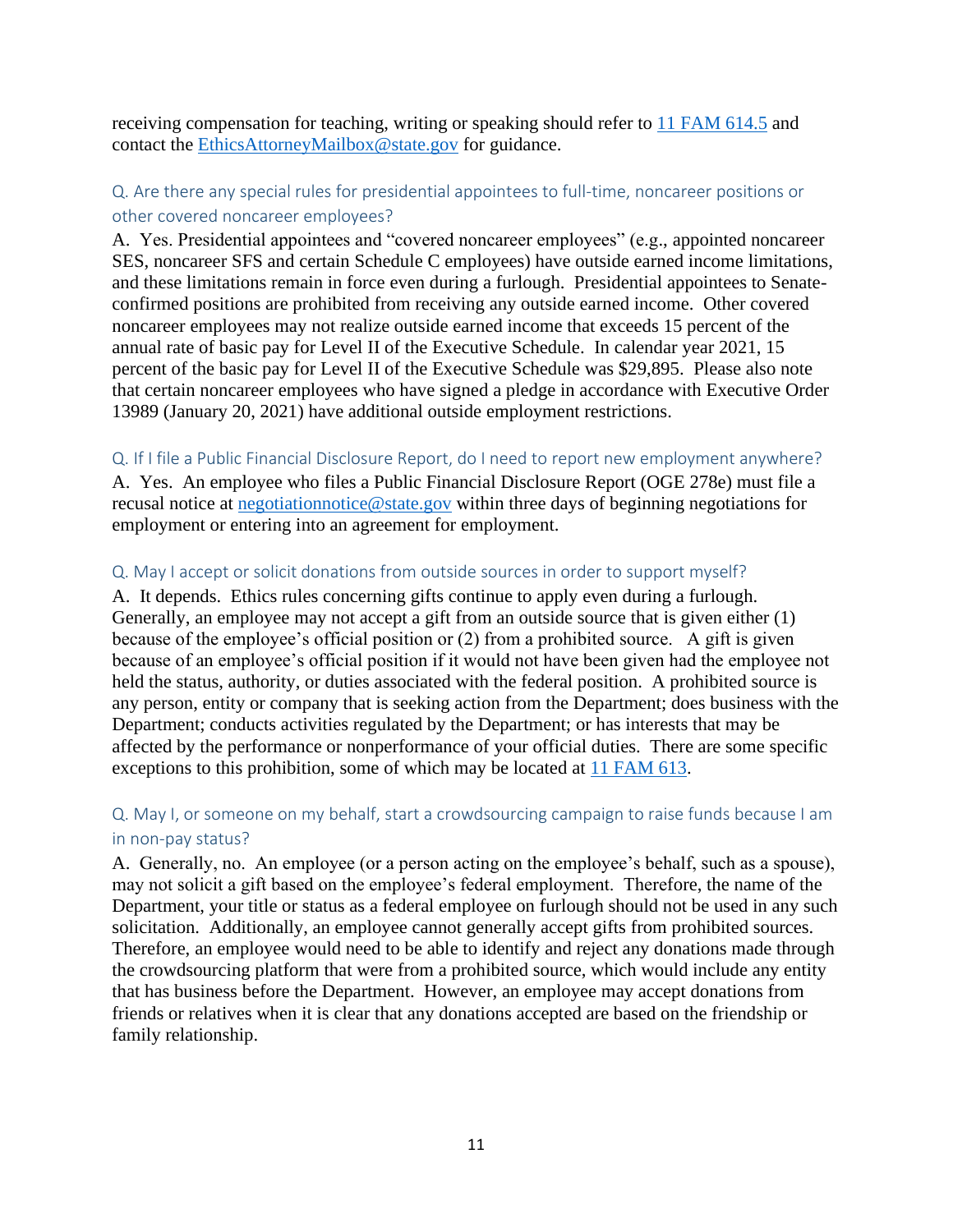#### <span id="page-12-0"></span>Q. May I accept free meals or discounts offered to all federal workers or the general public?

A. Yes. Many restaurants and other businesses extend offers of free meals or discounts to support federal workers during a government shutdown. As long as the offer is extended to all federal employees, it may be accepted as a benefit available to a class consisting of all Government employees or all uniformed military personnel, even if the offer is restricted by geography. For example, if a restaurant were to offer a discount or a free meal to anyone in the Washington D.C, metro area, an employee may accept that discount or free meal. Additionally, an employee may ask for and accept assistance from organizations that provide aid to members of the general public, such as food banks or religious institutions.

#### <span id="page-12-1"></span>Q. May I accept a low or no interest loan from a bank or credit union?

A. Yes, provided the loan from the bank or financial institution is on terms available to the general public, or to all federal employees, whether or not restricted by geographic considerations.

#### <span id="page-12-2"></span>Q. May I offer or accept financial assistance from co-workers?

A. It depends. The limitations on gifts between employees remain in effect even during the furlough. Generally, employees may not give, donate to, or solicit contributions for an official supervisor, and may not accept gifts from employees receiving less pay. However, employees may accept the following from subordinates or employees receiving less pay: (1) non-cash gifts with a value of \$10 or less; (2) gifts of personal hospitality of a type and value customarily provided; or (3) food and refreshments to be shared in the office.

If you have any more specific ethics questions about the gift rules and how they apply during the furlough, you may seek guidance from the [EthicsAttorneyMailbox@state.gov.](mailto:EthicsAttorneyMailbox@state.gov)

# <span id="page-12-3"></span>Student Loan Repayment Program (SLRP)

<span id="page-12-4"></span>Q. I'm an SLRP recipient. I will contact my loan servicer during the furlough to have my loans put into forbearance status, because I can't afford to make payments toward my student loan debt without receiving my salary. Will this action disqualify me for future SLRP incentives?

A. No, it will not disqualify you as long as you place your loan(s) back into a repayment status immediately after the lapse of appropriations has ended and continue to make your regular monthly payments. GTM/ER will require a payment history showing your regularly scheduled payments for the periods before and after the lapse of appropriations to verify that you complied with your Service Agreement.

# <span id="page-12-5"></span>Thrift Savings Plan and FERS

<span id="page-12-6"></span>Q. What is the effect of a shutdown furlough on Thrift Savings Plan (TSP) contributions, investments, and loans?

A. Employees should refer to the [TSP website.](https://www.tsp.gov/)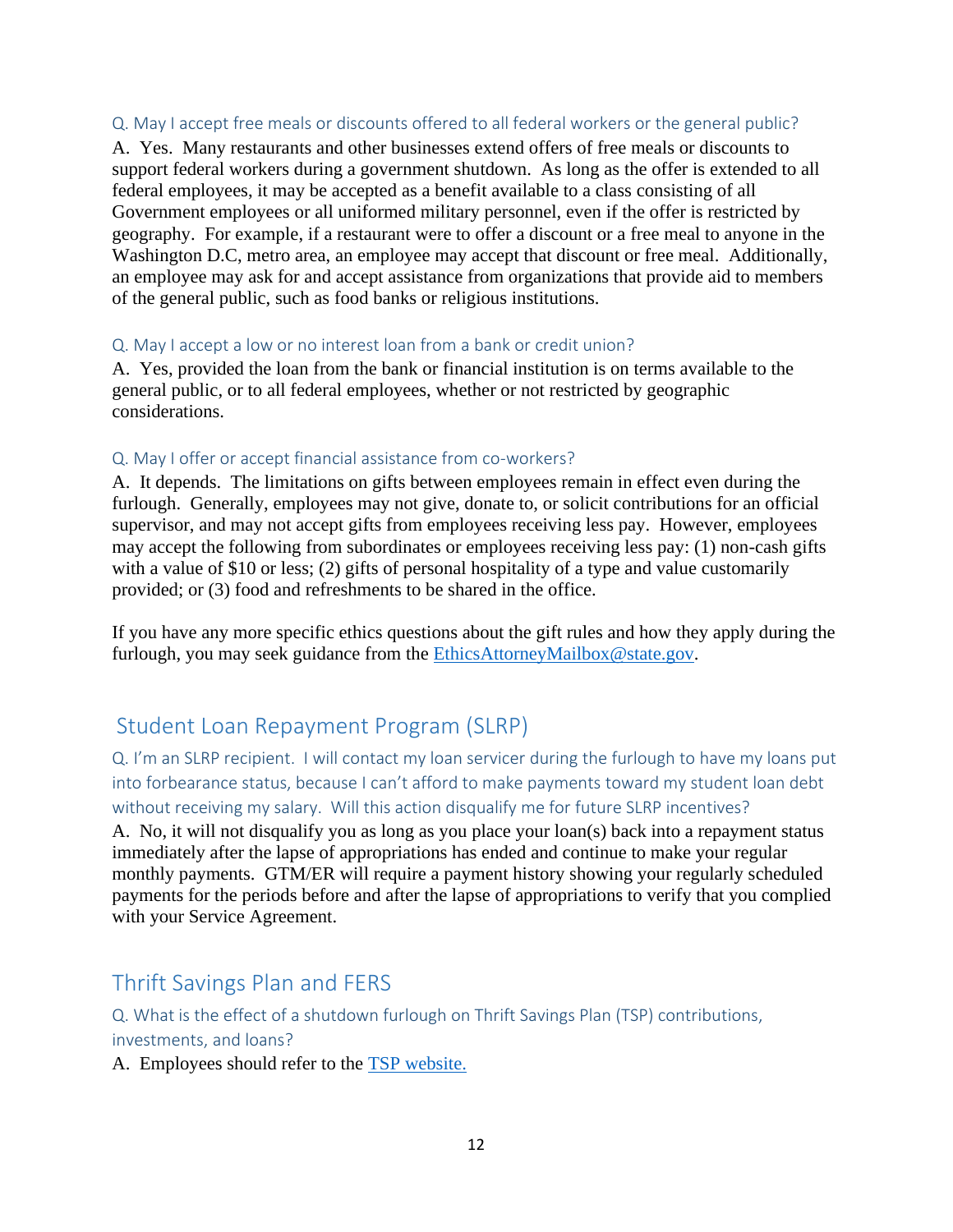#### <span id="page-13-0"></span>TSP Loan

<span id="page-13-1"></span>Q. Can an employee obtain a loan from his/her TSP account based on anticipated financial hardship resulting from the furlough?

A. Employees should refer to the [TSP website.](https://www.tsp.gov/)

# <span id="page-13-2"></span>TSP Contributions

<span id="page-13-3"></span>Q. Can I make contributions to my TSP account while I am in non-pay status (i.e., furlough)?

A. No. Because employee contributions to TSP accounts must be made as deductions from payroll, you cannot contribute to your TSP account while you are in non-pay status for one or more full pay periods.

## <span id="page-13-4"></span>**FERS**

<span id="page-13-5"></span>Q. If I am a FERS participant, will I receive Department of State's automatic (1%) and matching contributions to my TSP account while I am in non-pay status?

A. No. Agency automatic (1%) contributions are calculated on basic pay earned during each pay period, and Agency matching contributions are calculated based on employee contributions from that basic pay. Therefore, if you are in non-pay status and do not earn basic pay for a particular pay period, you will not receive either type of Agency contribution for that pay period until funds are appropriated to cover that pay period.

# <span id="page-13-6"></span>Leave

#### <span id="page-13-7"></span>Q. I'm non-excepted. What happens to my annual and sick leave?

A. You won't accrue annual and sick leave during the furlough once you've been in a non-pay status for 80 hours (for employees with a regular 80-hour biweekly tour of duty). Under the Government Employee Fair Treatment Act of 2019, we expect such employees' leave accounts to be recredited for any lost accrual of annual and sick leave due to being in a non-pay status. Crediting of accrued annual and sick leave may be delayed.

#### <span id="page-13-8"></span>Q. I'm excepted. What happens to my annual and sick leave?

A. You will continue to accrue leave, but accrued leave will not be available for use until funding is provided.

The Department will provide further specific guidance on the submission of requests to restore leave after the furlough ends.

# <span id="page-13-9"></span>Retirement

#### <span id="page-13-10"></span>Q. What effect does the furlough have on my retirement deductions?

A. No retirement deductions will be made if you're not receiving pay. Generally, a period of non-pay status will have no effect on your retirement-creditable service or high-3 average pay unless the non-pay status is for more than six months during the calendar year.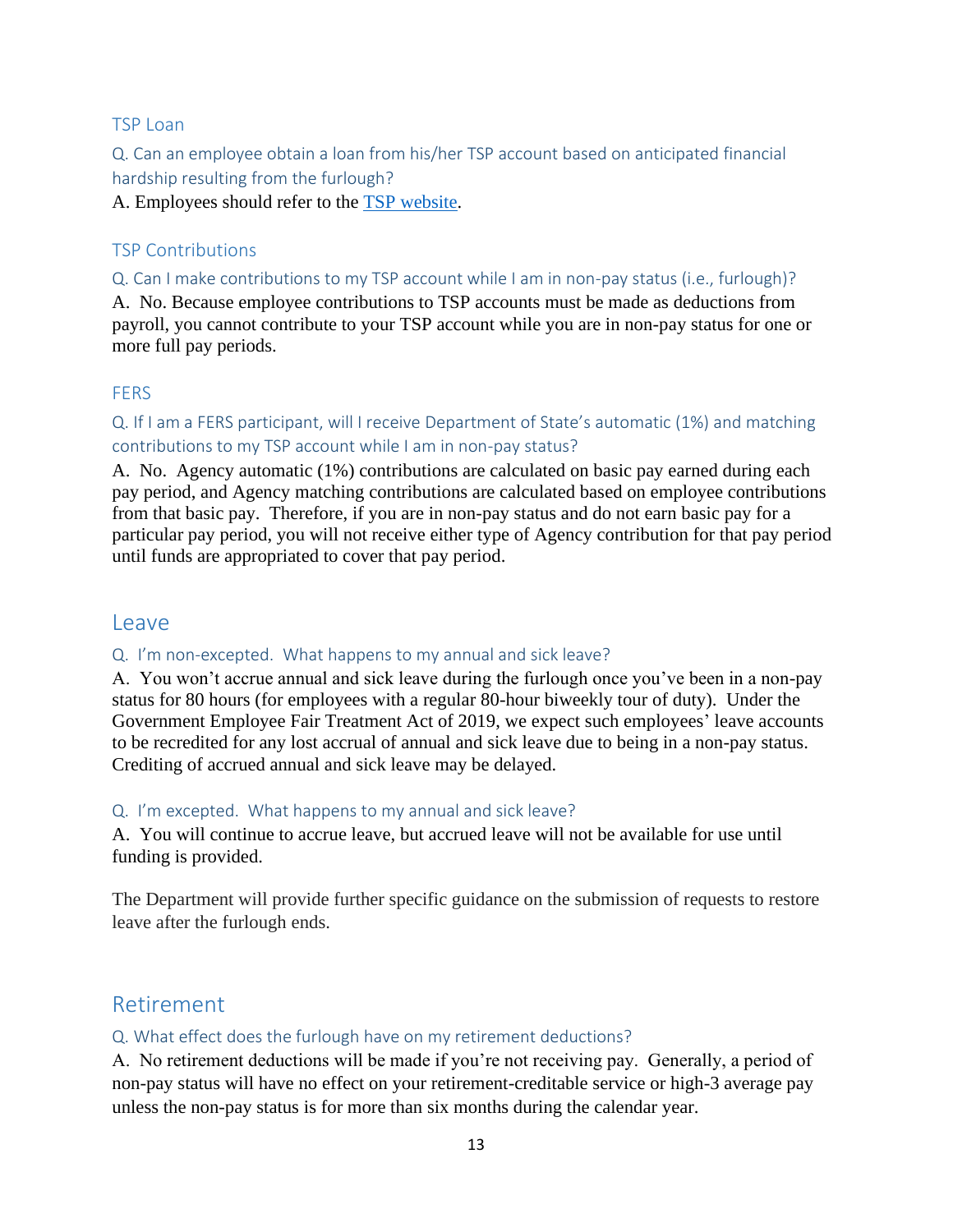#### <span id="page-14-0"></span>Q. I applied to retire in February/March. Will my retirement still be processed?

A. OPM's Retirement Services office is not directly impacted by the lapse in funding. Civil Service retirement applications are being processed and Customer Service Specialists are answering calls at its call center.

Foreign Service Retirement applications are processed and adjudicated by GTM/RET. Applications for employees retiring in February are being prioritized, but the office is shortstaffed during the furlough.

Staff may continue to retire during the lapse and the retirement date will be the actual date the employee chose to retire, not the date the government re-opens. Retirement applications should be submitted at least 90 days prior to the requested retirement date. New retirement packages for those who request a retirement date will be processed retroactive to the selected retirement date. However, FS annuity payments may be delayed as a result of the shutdown.

<span id="page-14-1"></span>Q. Will I receive my February FS annuity payment in early April 2022, as expected? A. Yes.

# <span id="page-14-2"></span>Mental Health Resources

MED's Employee Consultation Services (ECS) office remains open with reduced staffing during the furlough. You can reach ECS at 703-812-2257 or email [MEDECS@state.gov](mailto:MEDECS@state.gov)

# <span id="page-14-3"></span>WorkLife4You

[WorkLife4You](https://www.worklife4you.com/index.html) (WL4Y) is a comprehensive and confidential resource and referral for employees. WL4Y specialists are accessible 24/7 by phone (1-866-552-4748) and [online](https://www.worklife4you.com/index.html) to provide expert guidance and referrals for a wide variety of services to help employees balance the demands of their professional and personal lives. Employees can view the services by logging into the website, [https://www.worklife4you.com/index.html,](https://www.worklife4you.com/index.html) with the Screen name: statedepartment and Password: infoquest. Employees will need to register individually to use the services.

# <span id="page-14-4"></span>Emergency Visitation Travel/Elder Care

Emergency Visitation Travel: Emergency Visitation Travel (EVT) is considered "All other travel." During a lapse in appropriations, EVT travel to assist in the care of a parent(s) may be approved on a case by case basis where the excepted function standard is met. Please contact GTM Employee Relations at [EmergencyVisitationTravel@state.gov](mailto:EmergencyVisitationTravel@state.gov) prior to traveling to confirm if the travel may be approved during the lapse. Once the lapse in appropriations is over, EVT will be generally approvable if it meets the criteria in [3 FAM 3740.](https://fam.state.gov/fam/03fam/03fam3740.html)